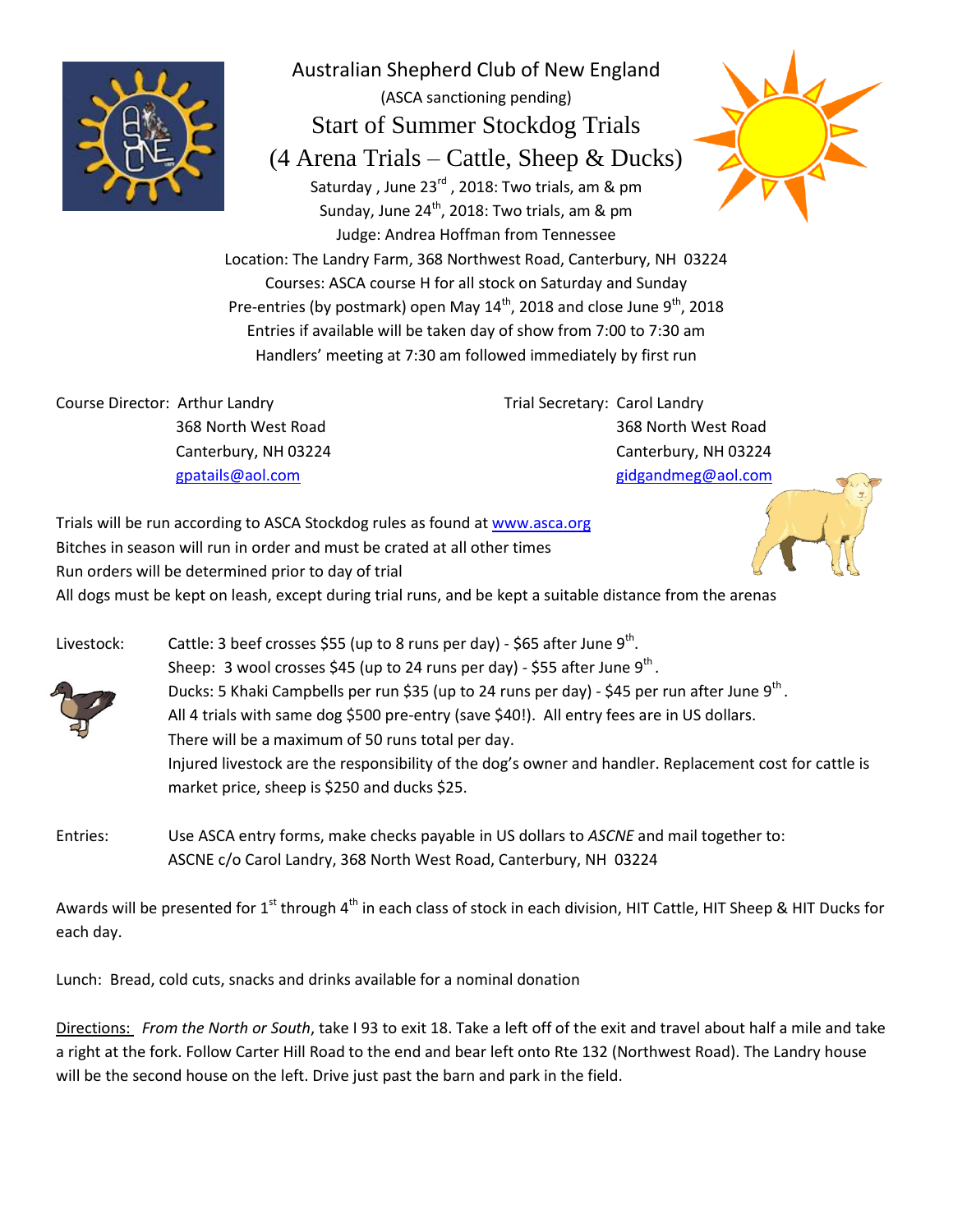Accommodations that may allow dogs, but may have fees:

*Camping:*

Mile Away Campground, Henniker, NH 603-428-7616 or 1-800-787-4679

Sandy Beach Campground, Contoocook, NH 603-746-3591

## *Motels/Hotels:*

Canterbury Bed and Breakfast – 2 Baptist Road, Canterbury, NH (Less than a mile from site) [http://www.canterburycenterbedandbreakfast.com/,](http://www.canterburycenterbedandbreakfast.com/) 603.783.0206

mention the Landrys for a discount Best Western, Concord,NH 603-228-4300 Comfort Inn, Concord, NH 603-226-4100 Days Inn, Concord, NH 1-800-329-2613 To the north: Anchorage at the Lake, Tilton, NH 603-524-3248 Econolodge, Tilton, NH 603-524-1984 Rodeway Inn, Tilton, NH 603-524-6897 All of these accommodations are within 10-30 minutes of The Landry Farm